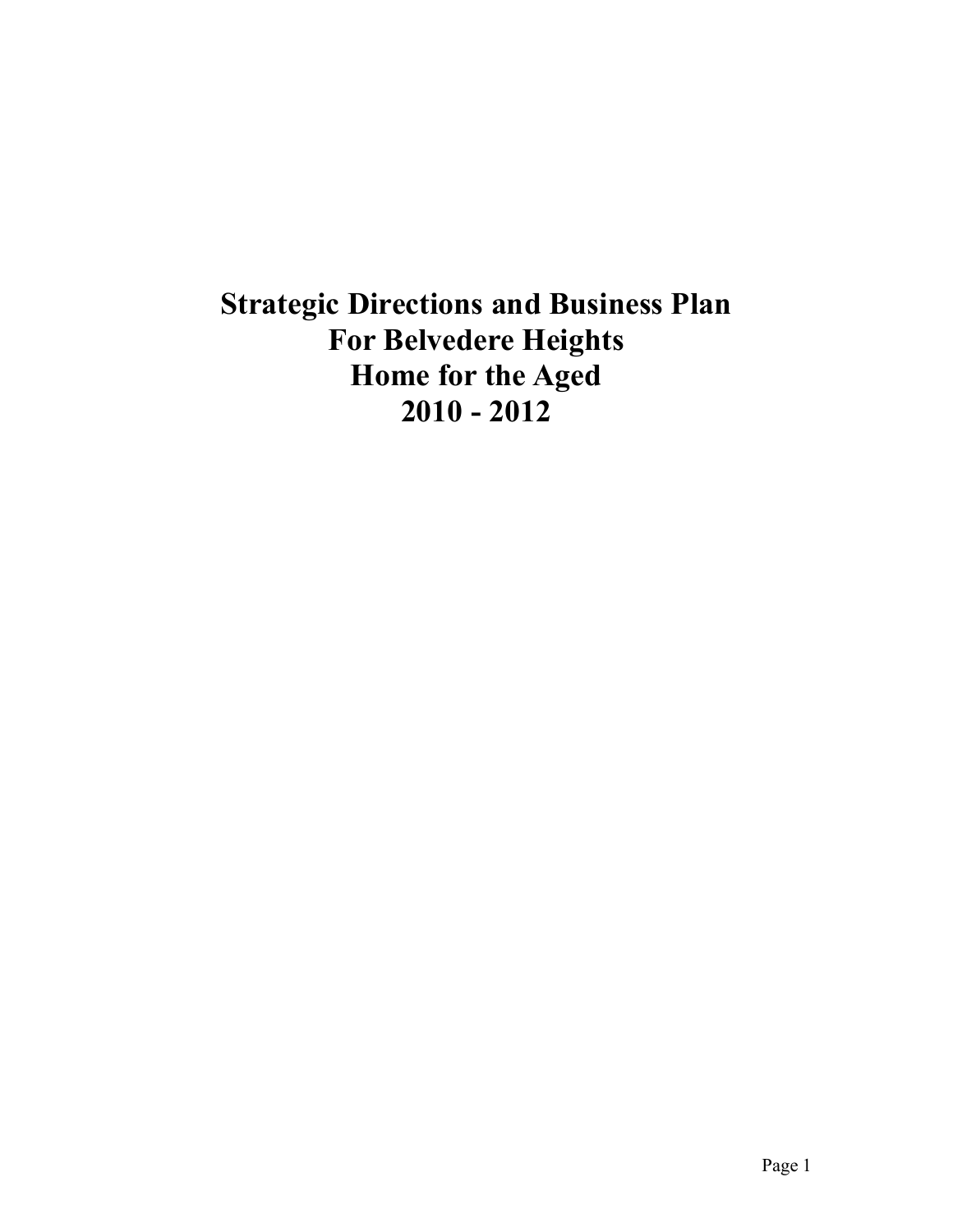# **Strategic Directions and Business Plan for Belvedere Heights Home for the Aged**

This document comprises a Strategic Plan for Belvedere Heights Home for the Aged. It outlines strengths, weaknesses, threats and opportunities; presents a series of fundamental statements relating to Belvedere Heights Home for the Aged Mission, Vision and Values; and will set out proposed strategies, goals and an action plan for the years 2010 – 2013 in consultation with managers.

#### **Mission Statement (revised)**

Belvedere Heights Long-Term Care Home is committed to providing quality care in an environment consistent with current legislation.

#### **Vision Statement**

Belvedere Heights is a community in which all residents live with dignity and respect in a caring environment where wellness, self-fulfillment and self-determination are promoted.

Belvedere Heights also provides Senior Community Support Services and Life Lease residences.

**Values (**These values guide the organization's processes and decision making)

| Compassion |  |
|------------|--|
| Dignity    |  |
| Community  |  |

Excellence Respect Transparency Accountability Teamwork

#### **Belvedere Heights Continuum of Services to Seniors**

Belvedere Heights provides a continuum of senior services including the Home for the Aged which serves 101 residents, Community Support Services and the Life Lease apartments.

#### **Community Support Services**

This community based program, operated out of the long-term care home site offers a variety of services for seniors living in the community:

- Meals on Wheel (fresh and frozen)
- Diner's Club in various communities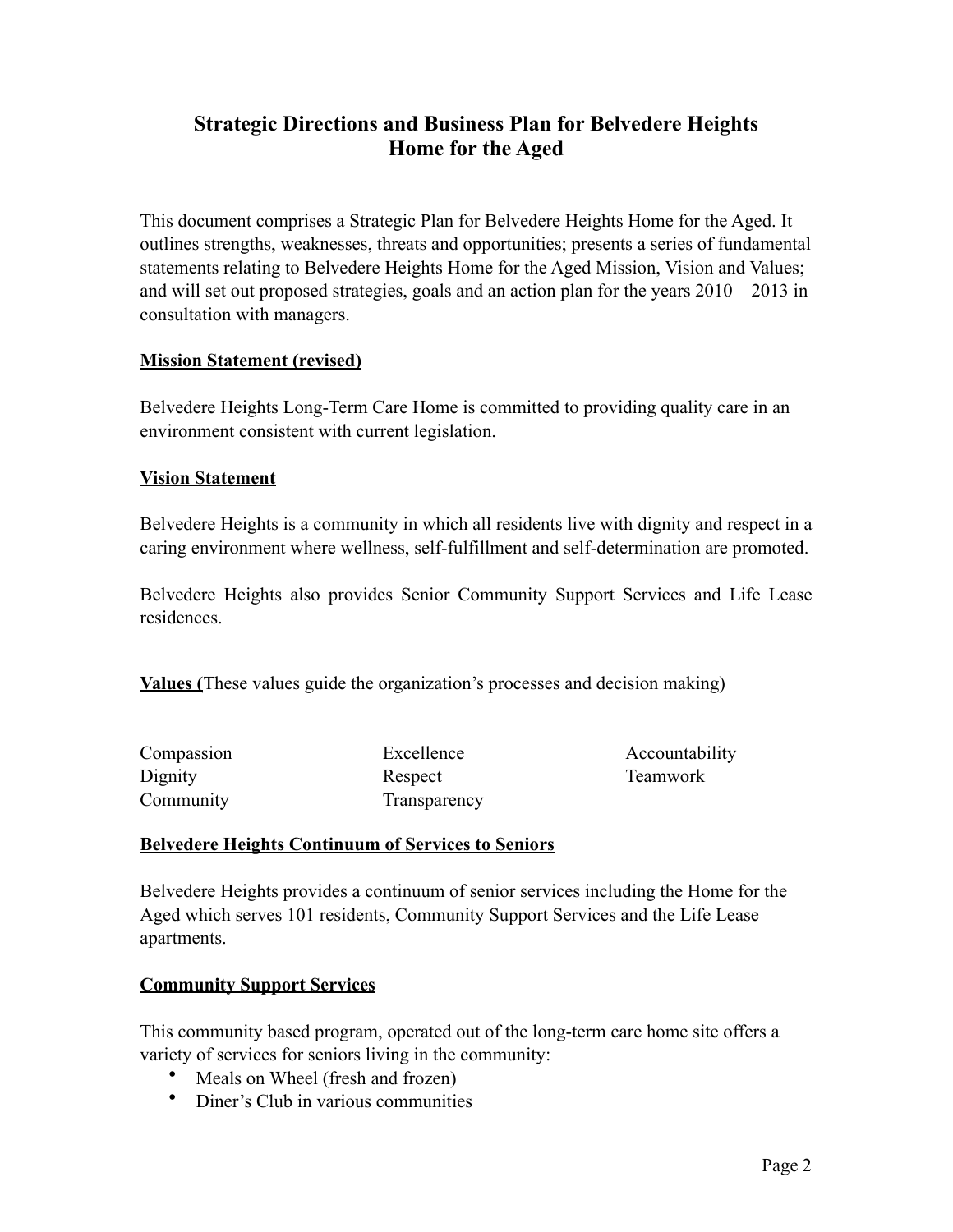- Transportation to medical and other appointments
- Friendly visiting
- Education for seniors (Opportunities Plus)
- Volunteer services

## **Life Lease Residences**

24 Life Lease residences are within three blocks from downtown Parry Sound in a picturesque setting that offers independent living for individuals 60 years and older. The units range in size from approximately 591 square feet to 1,200 square feet, are completely self-contained and offer one or two bedrooms with some units having dens and a second two piece bath.

## **Emerging Trends and Issues**

**Trends** 

- The increased complexity of conditions of residents both medical and behavioural.
- The age of the population in long-term care has increased by twenty years since the 1970's with this trend expected to continue. Hence residents are older

and not coming to long-term care until too sick to stay at home.

- Many residents are unwilling or unable to pay for preferred accommodation and are opting for basic rather than private or semi-private rooms.
- The public, media and the ministry continues to expect increased accountability and transparency.
- The Ministry of Health and Long-Term Care is using risk assessments and introducing increased complexity in a new more stringent form of

inspection to

evaluate care which will include interviews.

Escalating operating and capital costs

Issues

- Increased difficulty in recruiting and retaining registered and non-registered staff for all areas of service delivery in the facility.
- Increased efforts required in attaining and sustaining compliance with long-term care standards.
- Responding to and managing increased resident/family/public expectations of care and service.
- Ongoing challenges in having remedial work completed to correct building deficiencies (boilers, roof top patios)
- Facility starting to show signs of wear; need equipment replacements; refurbishments.
- Insufficient parking for families, staff, volunteers, visitors.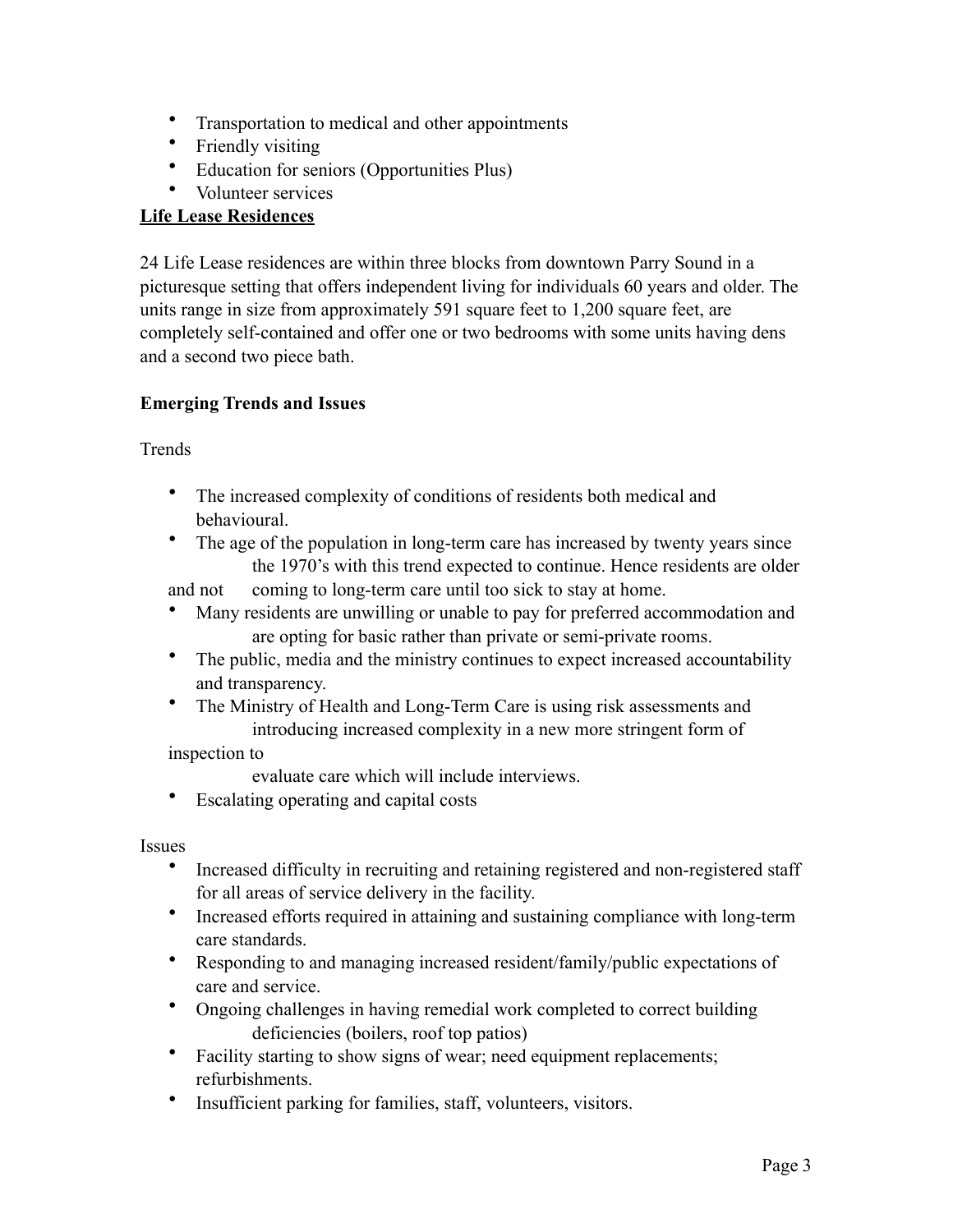# **Strengths, Weakness, Threats and Opportunities**

This Strategic Plan addresses the following key strengths, weaknesses, threats and opportunities which apply to Belvedere Heights Home of the Aged now and in the foreseeable future.

Strengths:

- Preferred Home of Choice in Parry Sound Community (reputation)
- Substantial waiting list of potential clients
- The facility
- Large numbers of committed volunteers/staff (the people)
- Management team will lead the Home into the future
- Improved fiscal focus and accountability
- Belvedere Heights has been proactive in enhancing housing opportunities for seniors in our community, with the introduction of on-site Life Lease residences
- Community support for seniors (the continuum of care)
- Beautiful site for the seniors care continuum

Weaknesses:

- Lack of registered and non-registered resources in Parry Sound community including physicians, registered nurses, registered practical nurses and personal support workers
- Growing financial deficit
- Complexity of changes
- Critical shortage of available, onsite parking
- Resistance to changes in organizational culture
- Lack of long-range financial planning
- Ready access to best practices and supportive network
- Literacy of staff
- Attention to Oral care

Threats:

- Extreme shortage of staff qualified to care for and serve the fragile long-term care population
- Need to replace mandated equipment
- Increased demands by the Ministry of Health and Long-Term Care inspection process
- Potential change in provincial policies
- Access to Mental Health care and support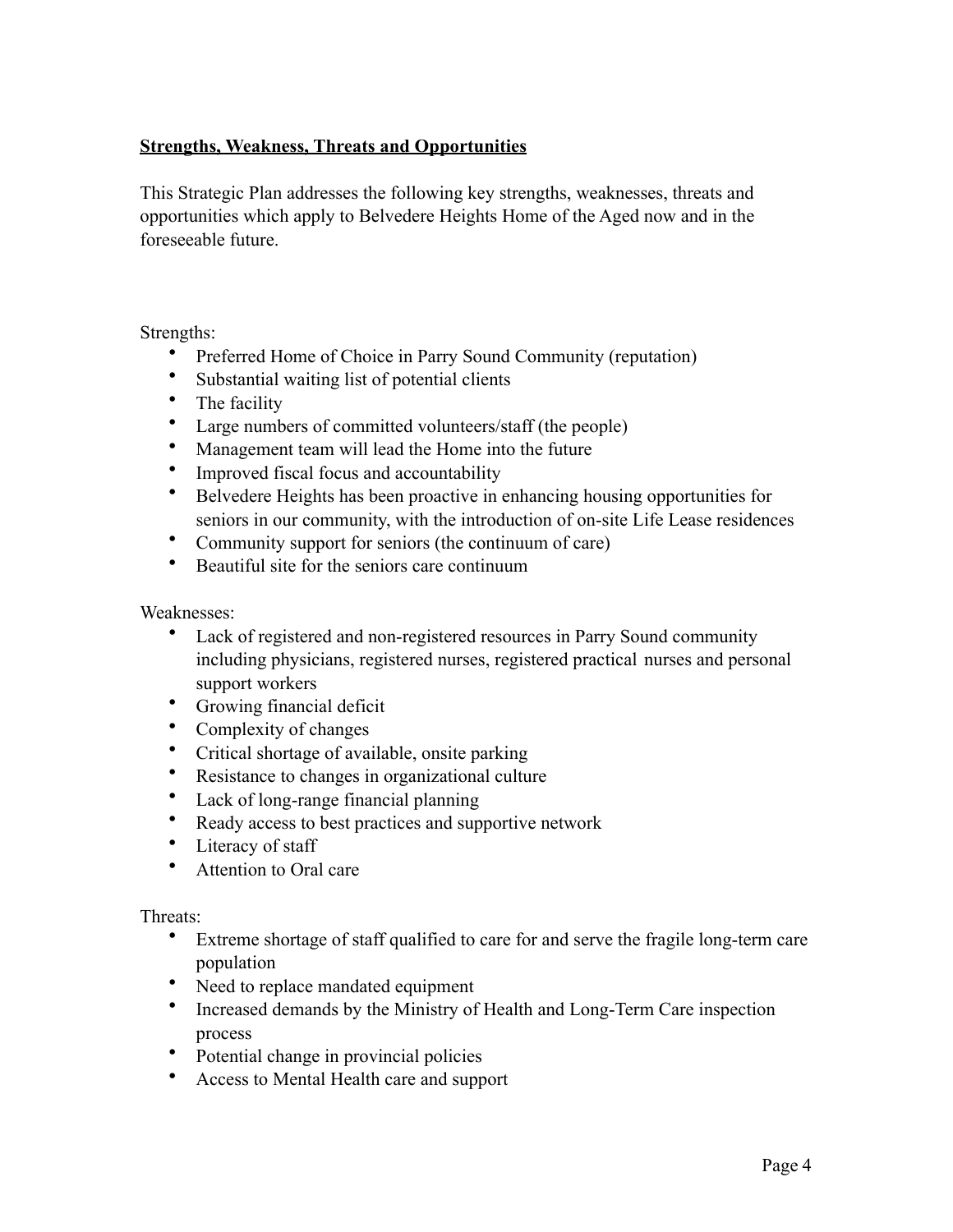Opportunities:

- Increased parking
- Management will lead Belvedere Heights Home for the Aged in meeting the highest performance indicators
- Good links; developing partnerships
- Acquiring more in-house expertise
- Recruit new registered and non-registered staff who are motivated to help make the necessary changes in the organization
- Become more engaged with OAHNSS

# **Board of Management Goals and Objectives: (an Update to the one from September 4, 2009 and Effective November, 2010)**

- 1. Maintain the reputation within the community as the "Facility of Choice."
- 2. Meet basic care requirements as established by the Ministry of Health and Long-Term Care including the Residents' Bill of Rights.
- 3. Review Key Performance Indicators and steward them to being better that the provincial average and reporting results to the board on a quarterly basis.
- 4. Continue the Quality Improvement Program to achieve and maintain results above provincial benchmarks in Key Performance Indicators.
- 5. Attain Accreditation status by 2012.
- 6. Operate within funding envelopes as established by provincial definitions with any specific overages approved by the Board of Management.
- 7. Include a three year projection in the annual budget preparation. Develop a framework based on the current situation and projected trends that include variables over which Belvedere Heights has no control.
- 8. Maintain a five-year capital budget with a reserve fund.
- 9. Investigate/establish local links and synergies with owners (municipalities) etc. for goods and services.
- 10. Add organizational depth
- 11. Effectively administer all non base business activities i.e. Life Lease and Community Support Services